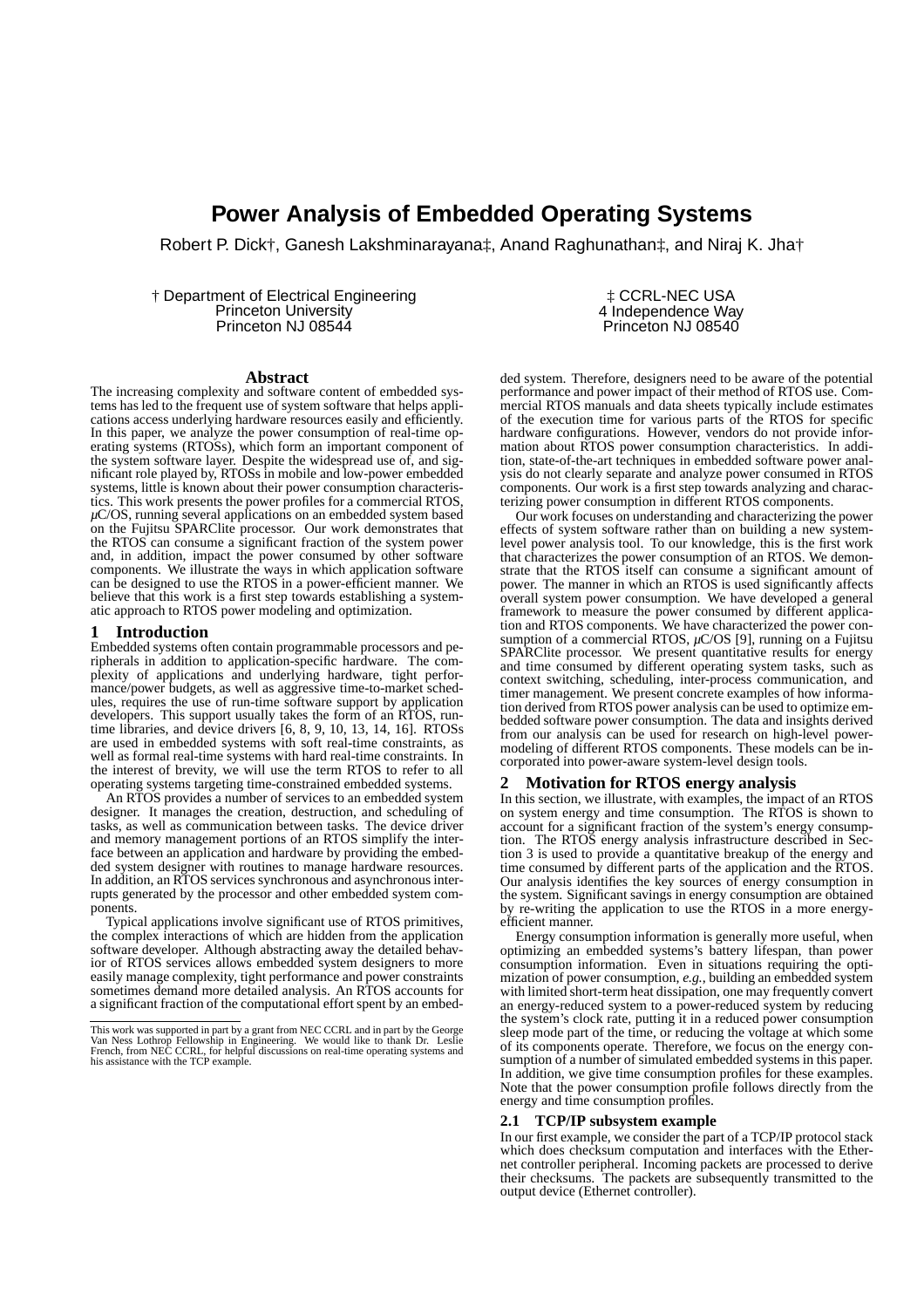

Fig. 1: (a) A straightforward implementation, and (b) a multiprocess implementation of the TCP subsystem.

The most straightforward implementation of this algorithm, shown in Fig. 1(a), processes each packet as soon as it is available. However, acquiring a lock on the Ethernet controller's memory and preparing it to receive a packet, represented by the *Procure Ethernet controller* operation in Fig. 1, may be costly. The *TCP-1* bar in Fig. 4, in Section 4, shows the energy consumed by this straightforward implementation, broken down by RTOS service and application categories.

It is possible to amortize the cost of *Procure Ethernet controller* over the transmission of multiple packets by decoupling packet generation from transmission to the Ethernet controller. In this energyoptimized implementation, the application is broken into three tasks as shown in Fig. 1(b). The *Checksum computation* task communicates packets to the *Buffer management* task via shared memory. When the *Buffer management* task has enqueued a number of packets, it transfers them simultaneously to the *Output* task, which procures the Ethernet controller and transmits all of the packets in its queue.

The *TCP-2* bar in Fig. 4 shows the energy consumed by the energy-optimized version of the TCP example. This results in a 20.5% overall decrease in energy consumption for the application with most of the savings resulting from reduced reliance on hardware access synchronization and initialization services. Power consumption reduced by 0.2%, *i.e.*, the energy savings resulted from a reduction in execution time, not average power consumption. The energy saved in the hardware access synchronization and initialization services was sufficient to more than offset the 4.9% increase in energy resulting from the increased complexity of the multipletask implementation. Note that one could easily convert some of these energy savings into power savings by putting the processor and memory into sleep mode for the amount of time saved in TCP-2. In this example, the RTOS proper consumed only approximately 1% of the overall energy. However, in the other three examples, the RTOS consumes a substantial fraction of the embedded system's energy.

#### **2.2 Anti-lock braking example**

Our second example is based on embedded software used in an automotive anti-lock braking system (ABS). The system uses a timer wake-up signal to trigger execution of the *ABS* process. Consider the flow chart shown in Fig. 2(a) which implements part of an ABS. The system has been adapted from an example in a design automation manual [3]. The *ABS* process calls the *Sense brake pedal* and *Sense speed* functions that sense the brake pedal and the current angular velocity of the wheel, respectively. It then computes the current speed and acceleration of the automobile, and uses the speed, acceleration, and brake pedal status to decide whether to apply the brakes, pump the brakes, release the brakes, or do nothing. This braking decision is conveyed to the *Actuate brake* function, which



Fig. 2: (a) A straightforward implementation, and (b) an energy optimized implementation of the ABS example.

clamps the brake calipers, if appropriate. The simulated vehicle was subjected to an input trace during which its speed and brake pedal conditions change multiple times. The energy consumption profile is shown in the *ABS-1* bar of Fig. 4.

In the straightforward implementation of the ABS example, illustrated in Fig. 2(a), the processor is awakened and the *ABS* process executes with every timer tick. As a result, it frequently executes without changing the condition of the brake calipers. This needless execution requires energy which might otherwise be conserved. By changing the algorithm slightly, such that it only wakes up the processor on a timer tick if the brake pedal is depressed (as shown in Fig. 2(b)), the embedded system's energy consumption is reduced. As shown in the *ABS-2* bar of Fig. 4, the energy-optimized implementation of the ABS example consumes 62.8% less energy than the straightforward implementation. Most of the energy savings result from allowing the SPARClite processor to remain in the sleep mode, and the DRAM to remain in self refresh mode, through timer ticks during which it is certain that the brake calipers need not be clamped. As the execution time in each case was  $14$  seconds, power consumption also reduced by 62.8% in the energy-optimized version. In this example, operating system and board support services accounted for approximately 50% of the system's energy consumption.

The examples presented in this section demonstrate the manner in which RTOS services are used may have a substantial indirect impact on application energy consumption. Understanding RTOS time and energy effects allows a designer to optimize the energy consumption of the embedded system.

# **3 Energy analysis infrastructure**

In this section, we present our RTOS energy analysis framework. We first describe the inputs and outputs of our framework. Next, we present a high-level view of its building blocks, and the manner in which they interact to analyze the system energy consumption. We then present some details of individual building blocks.

# **3.1 Inputs and outputs**

Our framework can analyze the energy consumption of an application, consisting of multiple tasks, executing under a multi-tasking operating system. These tasks interact with each other, as well as with peripheral devices such as UARTs, brake sensors, and other hardware components. The system is simulated to obtain a detailed report of the energy consumed by different application/RTOS functions.

Fig. 3 depicts our energy analysis framework. The application, which consists of multiple processes, is compiled and linked together with the  $\mu$ C/OS RTOS and Fujitsu's SPARClite run-time libraries. In addition, a model of the system's environment or external stimuli is provided to our framework.

The outputs of our tool, shown at the right of Fig. 3, include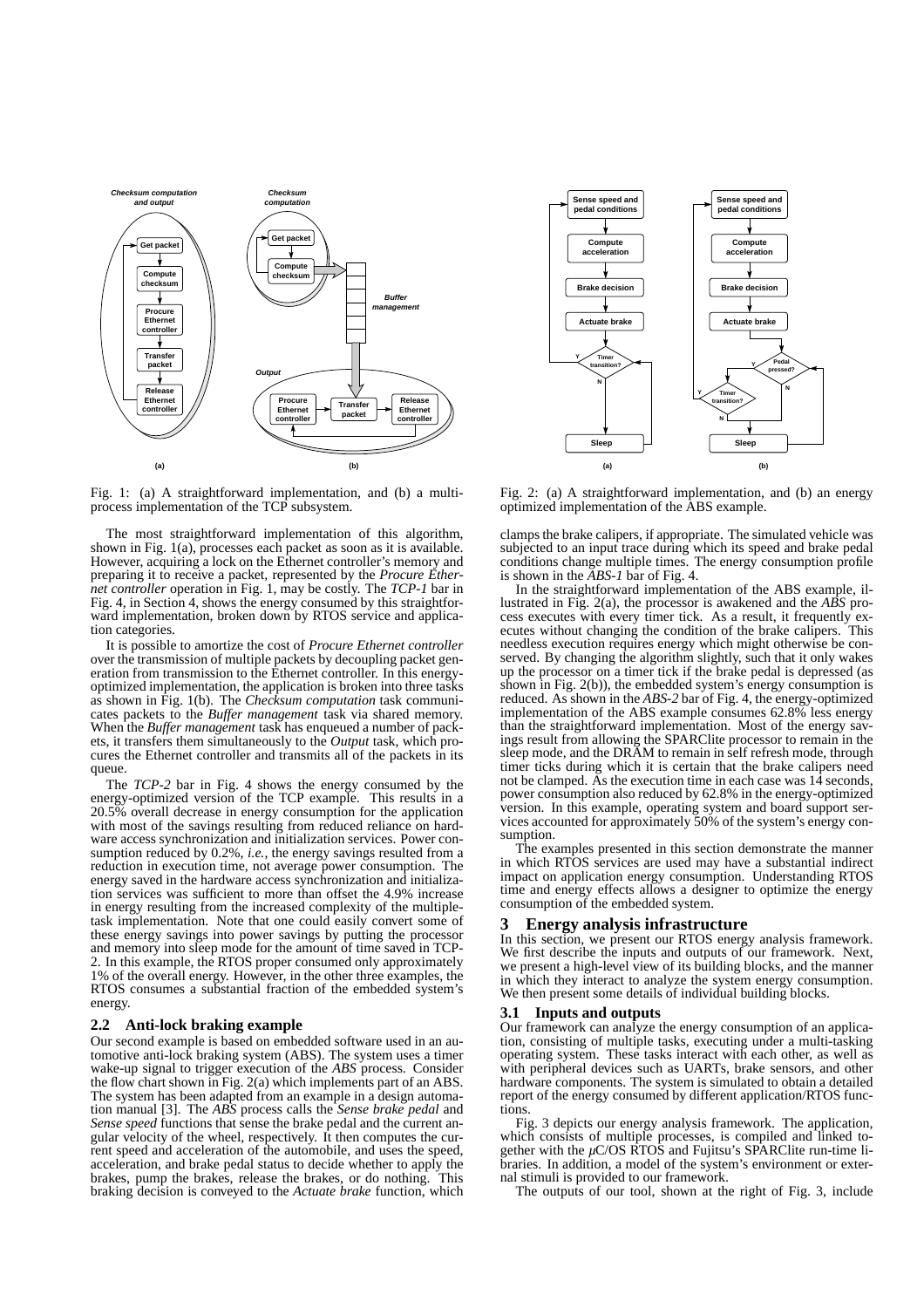

Fig. 3: Energy analysis framework.

call-trees for each task, as well as the RTOS. Each tree node corresponds to a function call, and has a child node for each function call instance which occurs within it. An edge from function *foo* to function *bar* indicates that *foo* calls *bar*. The nodes of the calltree are annotated with the functions they represent, and the energy and time consumed by each invocation of the function. The contributing sources of energy consumption within the function, *e.g.*, instruction execution, stalls, DRAM refreshing, are recorded. Note that if a function  $h$  is called from two functions  $f$  and  $g$ , we create separate nodes in the call-tree corresponding to these two scenarios. This ensures that the energy consumption statistics of a function are separated by caller. Each call instance's energy information can be examined separately or the call-instances may be combined in order to find the total energy consumed by all of the instances of a function located at a given position in the call-tree. At each position in the call tree, detailed information is reported about the sources of energy consumption within the function. In addition, a total hierarchical energy consumption, equal to the sum of the total energy consumptions of a node's children, is given.

#### **System overview**

We now describe the operation of our energy analysis framework. The simulated embedded system consists of a processor interacting with a set of ASICs and other peripherals. Our energy analysis infrastructure is built around a Fujitsu SPARClite processor, connected to two fast page mode DRAMs, a timer, a UART, and a number of other peripherals. It is easy to add new hardware, *e.g.*, the brake sensors used in the ABS-1 and ABS-2 examples, to the simulated system. Application-specific devices may interrupt the operation of the processor. We use interrupt routines based on those found in the Fujitsu MB86832 evaluation kit, and *µ*C/OS. Applications run under *µ*C/OS.

In order to analyze the energy consumption of the system, we need detailed functional models and energy models for its constituent parts. Instruction level power models for the Fujitsu SPAR-Clite processor and internal cache can be found in the literature  $[15]$ . The internal operation of the MB86832 processor is simulated using an instruction set simulator (ISS) [11] which we have enhanced to properly handle interaction with other components in the modeled embedded system. The ISS accurately captures the cycle-by-cycle execution of the processor, *i.e.*, it accounts for effects such as branch delays, pipeline flushes, control-flow mispredictions, *etc.* We have enhanced this ISS in a number of ways. In order to account for the effects of cache misses, the ISS is enhanced using an on-line cache simulator designed specifically to model the SPARClite processor's cache. It is necessary to use an on-line cache simulator in order to know, during execution, whether or not a miss has occurred. An off-line cache simulator would not allow the correct simulation of an embedded system because, due to races with other peripherals, the presence or absence of a miss penalty may change the flow of execution. The cache simulator accounts for the cache and memory behavior. We model external memory as well. Specifically, we simulate the cache and on-board bus interface unit of a Fujitsu MB86832 [4, 5], as well as the operation of two IBM0118160PT3-60 low-power fast page mode DRAMs [7]. Memory energy consumption is derived from the manufacturer's data-sheet, and depends on the DRAM's mode of operation. If the hardware implementation of an additional device a designer wants to integrate into the system is known, its energy consumption can be computed using known energy analysis techniques [1, 2, 12].

As mentioned earlier, our energy analysis framework organizes the energy consumption data by function, *i.e.*, the energy consumed in the system during different instances of invocation of a function are combined into a histogram. Therefore, in addition to evaluating the energy consumed by the system in a cycle, our energy analyzer needs to keep track of the function and process that are currently being executed. In general, the manner in which the context is determined is specific to the operating system, and the processor being considered. *µ*C/OS performs scheduling and context switches through the function OSSched. Our framework uses this information to keep track of context switches. Function calls are performed using the jmpl instruction from the SPARC assembly language. The name of the function to which control flow is transferred is determined from the symbol table, which associates an address with each function and global variable. The problem of tracking returns from function calls is complex and requires information specific to (i) the instruction set architecture of the processor being used, (ii) the manner in which the compiler translates different control-flow constructs in the high-level programming language into assembly code, and (iii) some information specific to the RTOS code that performs context switching.

Our energy analysis technique is non-intrusive. This contrasts with many well-known software debugging and performance analysis techniques that augment the program to be analyzed with monitoring code in order to enhance observability of the program state and internals. While the addition of monitoring code eases analysis, it results in a loss of accuracy because the monitoring code modifies the parameters that needs to be measured: execution time and energy. Additionally, as explained in Section 3.2, this extra code may change the order in which tasks execute in an embedded system containing multiple hardware devices. The need to perform cycleaccurate performance analysis is heightened in the presence of external devices which communicate with the processor. In several systems, even minor inaccuracies in timing can cause a change in the functionality of the system being implemented, leading to inaccurate control-flow and energy results. Since we use cycle-accurate processor and cache energy models, our framework does not suffer from this problem. When run on a 336 MHz UltraSPARC-II with four gigabytes of memory, the simulator takes 39.8 minutes to simulate the 14 second ABS-1 example and 12.3 minutes to simulate the 2.5 second TCP-1 example.

#### **3.3 System details**

In this section, we describe the operation of two key components of our target system architecture: the processor and the operating system. We first present an overview of the processor, and then briefly describe the *µ*C/OS RTOS.

Our system is built around a Fujitsu SPARClite MB86832, a 32-bit RISC processor, operating at 80 MHz, with an external bus speed of 26.7 MHz. It implements a superset of the SPARC v8 instruction set architecture. Its integer unit has a five-stage pipeline, which can handle data interlocks, and a branch handler to perform control-flow transfers efficiently. The bus interface unit is capable of providing single-cycle access to the on-chip cache. The MB86832 has 136 registers, organized into eight overlapping register windows, and 8 KB instruction and data caches. Multiply and divide operations are supported by dedicated, on-chip hardware, which can complete 32-bit multiplications in five cycles. The processor also has a power-down mode, which can be employed to reduce energy consumption.

*µ*C/OS is Jean Labrosse's portable real-time kernel for microprocessors and micro-controllers. We use the version Brad Denniston ported to the MB86832 processor. *µ*C/OS has been used in many commercial applications, and its performance is comparable to that of other commercial real-time RTOSs. *µ*C/OS supports multitasking, and can handle up to 63 concurrent processes. The kernel is fully preemptive. The RTOS is designed to be scalable, *i.e.*, designers who do not require some of its features may save memory by easily building a light-weight version of *µ*C/OS. The RTOS pro-